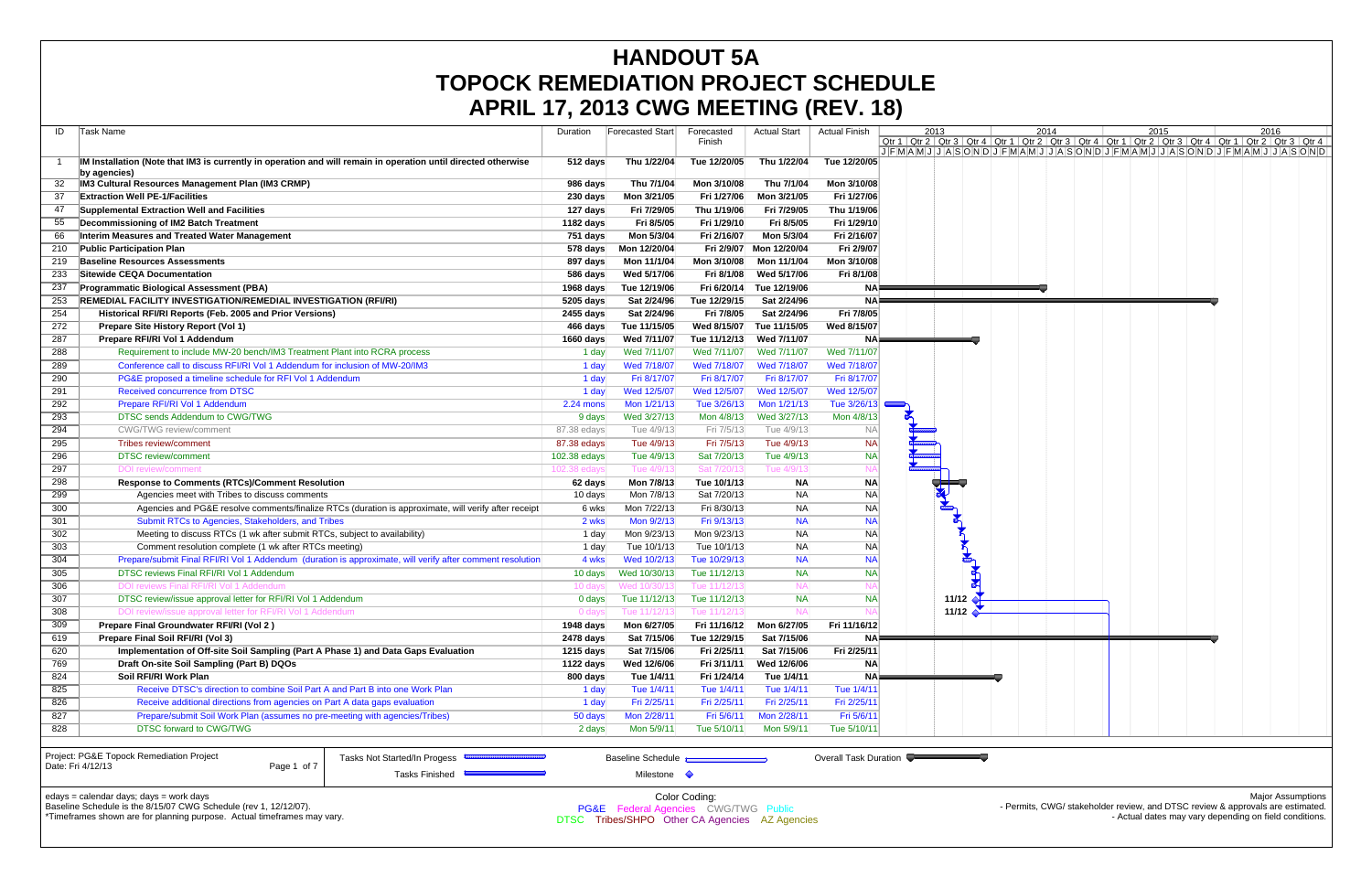|                   | AFNIL $\bm{H}$ , zuto gwo will $\bm{H}$ o (nlv. 10)                           |                                                                                       |                 |                          |                          |                           |                         |                                                                                                                               |                      |            |  |      |  |      |  |      |  |
|-------------------|-------------------------------------------------------------------------------|---------------------------------------------------------------------------------------|-----------------|--------------------------|--------------------------|---------------------------|-------------------------|-------------------------------------------------------------------------------------------------------------------------------|----------------------|------------|--|------|--|------|--|------|--|
| Task Name<br>ID   |                                                                               |                                                                                       | Duration        | <b>Forecasted Start</b>  | Forecasted               | <b>Actual Start</b>       | <b>Actual Finish</b>    |                                                                                                                               | 2013                 |            |  | 2014 |  | 2015 |  | 2016 |  |
|                   |                                                                               |                                                                                       |                 |                          | Finish                   |                           |                         | Qtr 1   Qtr 2   Qtr 3   Qtr 4   Qtr 1   Qtr 2   Qtr 3   Qtr 4   Qtr 1   Qtr 2   Qtr 3   Qtr 4   Qtr 1   Qtr 2   Qtr 3   Qtr 4 |                      |            |  |      |  |      |  |      |  |
| 829               | DTSC review/comment on Soil Work Plan                                         |                                                                                       | 101.38 edays    | Tue 5/10/11              | Fri 8/19/11              | Tue 5/10/11               | Fri 8/19/11             | JFMAMJJASONDJFMAMJJASONDJFMAMJJJFMAMJJJFMAMJJJASONDJFMAMJJJASONDJ                                                             |                      |            |  |      |  |      |  |      |  |
| 830               | DOI review/comment on Soil Work Plan                                          |                                                                                       | 98.38 edays     | Tue 5/10/1               | Tue 8/16/1               | Tue 5/10/1                | Tue 8/16/               |                                                                                                                               |                      |            |  |      |  |      |  |      |  |
| 831               | CWG/TWG review/comment on Soil Work Plan                                      |                                                                                       | 83.38 edays     | Tue 5/10/11              | Mon 8/1/11               | Tue 5/10/11               | Mon 8/1/1               |                                                                                                                               |                      |            |  |      |  |      |  |      |  |
| 832               | <b>Tribal Consultation</b>                                                    |                                                                                       | 66.38 edays     | Fri 5/27/11              | Mon 8/1/11               | Fri 5/27/11               | Mon 8/1/1               |                                                                                                                               |                      |            |  |      |  |      |  |      |  |
| 833               | <b>SHPO Consultation</b>                                                      |                                                                                       | 66.38 edays     | Fri 5/27/11              | Mon 8/1/11               | Fri 5/27/11               | Mon 8/1/1               |                                                                                                                               |                      |            |  |      |  |      |  |      |  |
| 834               | FMIT comment on DTSC's/DOI's comments                                         |                                                                                       | 0 days          | Fri 9/9/11               | Fri 9/9/11               | Fri 9/9/11                | Fri 9/9/11              |                                                                                                                               |                      |            |  |      |  |      |  |      |  |
|                   | FMIT, Hualapai, DTSC and DOI discuss FMIT's comments on Agencies' comments    |                                                                                       |                 | Thu 9/15/11              | Thu 9/15/11              | Thu 9/15/11               | Thu 9/15/1              |                                                                                                                               |                      |            |  |      |  |      |  |      |  |
| 835               |                                                                               |                                                                                       | 1 day           |                          |                          |                           |                         |                                                                                                                               |                      |            |  |      |  |      |  |      |  |
| 836               | DTSC respond to FMIT's comment on DTSC's comments                             |                                                                                       | 1 day           | Thu 10/6/11              | Thu 10/6/11              | Thu 10/6/11               | Thu 10/6/1              |                                                                                                                               |                      |            |  |      |  |      |  |      |  |
| 837               | DOI respond to FMIT's comment on DOI's comments                               |                                                                                       | 1 day           | Thu 10/6/1               | Thu 10/6/                | Thu 10/6/1                | Thu 10/6/<br>Fri 10/7/1 |                                                                                                                               |                      |            |  |      |  |      |  |      |  |
| 838               | DTSC provides additional direction to PGE                                     |                                                                                       | 1 day           | Fri 10/7/11              | Fri 10/7/11              | Fri 10/7/11               |                         |                                                                                                                               |                      |            |  |      |  |      |  |      |  |
| 839               | DOI provides additional direction to PG&E                                     |                                                                                       | 1 day           | Fri 10/7/11              | Fri 10/7/1               | Fri 10/7/1                | Fri 10/7/               |                                                                                                                               |                      |            |  |      |  |      |  |      |  |
| 840               | Comment resolution                                                            |                                                                                       | 42.2 wks        | Mon 8/22/11              | Fri 6/15/12              | Mon 8/22/11               | Fri 6/15/12             |                                                                                                                               |                      |            |  |      |  |      |  |      |  |
| 841               | Draft response to comments to Tribes                                          |                                                                                       | 1 day           | Wed 12/14/11             |                          | Wed 12/14/11 Wed 12/14/11 | Wed 12/14/1             |                                                                                                                               |                      |            |  |      |  |      |  |      |  |
| 842               | Sitewalk to review soil sample locations                                      |                                                                                       | 1 day           | Thu 12/15/11             | Thu 12/15/11             | Thu 12/15/11              | Thu 12/15/11            |                                                                                                                               |                      |            |  |      |  |      |  |      |  |
| 843               | Final response to comments (RTCs) to CWG/TWG/Agencies/Tribes                  |                                                                                       | 0 days          | Fri 5/11/12              | Fri 5/11/12              | Fri 5/11/12               | Fri 5/11/12             |                                                                                                                               |                      |            |  |      |  |      |  |      |  |
| 844               | Meeting to discuss RTCs (after 2weeks review of RTCs by CWG/TWG/Tribes)       |                                                                                       | 0 days          | Fri 6/15/12              | Fri 6/15/12              | Fri 6/15/12               | Fri 6/15/12             |                                                                                                                               |                      |            |  |      |  |      |  |      |  |
| 845               | PG&E submits Revised Work Plan including RTCs                                 |                                                                                       | <b>16.4 wks</b> | Fri 5/11/12              | Wed 9/5/12               | Fri 5/11/12               | Wed 9/5/12              |                                                                                                                               |                      |            |  |      |  |      |  |      |  |
| 846               | DTSC forward to CWG/TWG                                                       |                                                                                       | 0 days          | Mon 9/17/12              | Mon 9/17/12              | Mon 9/17/12               | Mon 9/17/12             |                                                                                                                               |                      |            |  |      |  |      |  |      |  |
| 847               | DOI, DTSC, and Tribes met to discuss Soil RTC process                         |                                                                                       | 1 day           | Tue 10/16/12             |                          | Tue 10/16/12 Tue 10/16/12 | Tue 10/16/12            |                                                                                                                               |                      |            |  |      |  |      |  |      |  |
| 848               | DTSC reviews/comments on Revised Work Plan                                    |                                                                                       | 24 days         | Tue 9/18/12              | Fri 10/19/12             | Tue 9/18/12               | Fri 10/19/12            |                                                                                                                               |                      |            |  |      |  |      |  |      |  |
| 849               | PG&E submits Final Work Plan (clean and redline versions)                     |                                                                                       | 1 day           | Mon 1/14/13              | Mon 1/14/13              | Mon 1/14/13               | Mon 1/14/1              |                                                                                                                               |                      |            |  |      |  |      |  |      |  |
| 850               | Historical/Archaeological Sites Survey of Soil EIR Project Area and Reporting |                                                                                       | 3 mons          | Mon 4/29/13              | Wed 7/24/13              | <b>NA</b>                 | <b>NA</b>               |                                                                                                                               |                      |            |  |      |  |      |  |      |  |
| 851               | <b>State CEQA evaluation</b>                                                  |                                                                                       | 315 days        | Mon 11/12/12             |                          | Fri 1/24/14 Mon 11/12/12  | <b>NA</b>               |                                                                                                                               |                      |            |  |      |  |      |  |      |  |
| 852               | <b>Prepare Notice of Preparation</b>                                          |                                                                                       | 13 days         | Mon 11/12/12             |                          | Wed 11/28/12 Mon 11/12/12 | Wed 11/28/12            |                                                                                                                               |                      |            |  |      |  |      |  |      |  |
| 860               | <b>NOP Public Review</b>                                                      |                                                                                       | 34 days         | Wed 11/28/12             |                          | Mon 1/14/13 Wed 11/28/12  | Mon 1/14/13             |                                                                                                                               |                      |            |  |      |  |      |  |      |  |
| 863               | <b>Prepare Draft EIR</b>                                                      |                                                                                       | 179 days        | Mon 1/7/13               | Thu 9/12/13              | <b>Mon 1/7/13</b>         | <b>NAP</b>              |                                                                                                                               |                      |            |  |      |  |      |  |      |  |
| 864               | <b>Tribal Cultural Input and Mitigation Measure</b>                           |                                                                                       | 11 days         | Fri 4/19/13              | Fri 5/3/13               | <b>NA</b>                 | <b>NA</b>               | Ø                                                                                                                             |                      |            |  |      |  |      |  |      |  |
| 865               | ESA Prepare Admin Draft EIR (without full cultural resources section)         |                                                                                       | 23 wks          | Mon 1/7/13               | Fri 6/14/13              | Mon 1/7/13                | <b>NAI</b>              |                                                                                                                               |                      |            |  |      |  |      |  |      |  |
| 866               | DTSC Review Admin Draft EIR (without full cultural resources section)         |                                                                                       | 4 wks           | Mon 6/17/13              | Fri 7/12/13              | <b>NA</b>                 | <b>NA</b>               |                                                                                                                               | $\mathbb{Z}$         |            |  |      |  |      |  |      |  |
| 867               | ESA Prepare Screencheck Draft EIR (with cultural resources section)           |                                                                                       | 3 wks           | Thu 7/25/13              | Wed 8/14/13              | <b>NA</b>                 | <b>NA</b>               |                                                                                                                               | $\mathbb{Z}$         |            |  |      |  |      |  |      |  |
| 868               | <b>DTSC Review Screencheck Draft EIR</b>                                      |                                                                                       | 2 wks           | Thu 8/15/13              | Wed 8/28/13              | <b>NA</b>                 | <b>NA</b>               |                                                                                                                               | $\frac{1}{\sqrt{2}}$ |            |  |      |  |      |  |      |  |
| 869               | <b>PG&amp;E Review Screencheck Draft EIR</b>                                  |                                                                                       | 2 wks           | Thu 8/15/13              | Wed 8/28/13              | <b>NA</b>                 | <b>NA</b>               |                                                                                                                               | $\blacktriangledown$ |            |  |      |  |      |  |      |  |
| 870               | <b>Comment Resolution Meeting</b>                                             |                                                                                       | 1 day           | Thu 8/29/13              | Thu 8/29/13              | <b>NA</b>                 | <b>NA</b>               |                                                                                                                               |                      |            |  |      |  |      |  |      |  |
| 871               | <b>ESA Revise/Finalize Draft EIR</b>                                          |                                                                                       | 2 wks           | Fri 8/30/13              | Thu 9/12/13              | <b>NA</b>                 | <b>NA</b>               |                                                                                                                               |                      |            |  |      |  |      |  |      |  |
| 872               | <b>Draft EIR Public Review</b>                                                |                                                                                       | 31 days         |                          | Thu 9/12/13 Sun 10/27/13 | <b>NA</b>                 | <b>NA</b>               |                                                                                                                               |                      | <b>DEV</b> |  |      |  |      |  |      |  |
| 873               | <b>Public Review</b>                                                          |                                                                                       | 45 edays        | Thu 9/12/13              | Sun 10/27/13             | NA                        | <b>NA</b>               |                                                                                                                               |                      |            |  |      |  |      |  |      |  |
| 874               | <b>Public Meetings</b>                                                        |                                                                                       | 3 days          | Thu 9/19/13              | Mon 9/23/13              | <b>NA</b>                 | <b>NA</b>               |                                                                                                                               | $\bullet$            |            |  |      |  |      |  |      |  |
| 875               | <b>Final EIR</b>                                                              |                                                                                       | 65 days         | Mon 10/28/13             | Fri 1/24/14              | <b>NA</b>                 | <b>NA</b>               |                                                                                                                               |                      |            |  |      |  |      |  |      |  |
| 876               | ESA Prepare Admin Draft Response to Comments (RTC)/EIR Revisions              |                                                                                       | 6 wks           | Mon 10/28/13             | Fri 12/6/13              | <b>NA</b>                 | <b>NA</b>               |                                                                                                                               |                      |            |  |      |  |      |  |      |  |
| 877               |                                                                               | DTSC Review Admin Draft RTC/EIR/Findings/Mitigation Measures Monitoring and Reporting | 3 wks           | Mon 12/9/13              | Fri 12/27/13             | <b>NA</b>                 | <b>NA</b>               |                                                                                                                               |                      |            |  |      |  |      |  |      |  |
| 878               | <b>ESA Prepare Screencheck RTC/FEIR/Findings/MMRP</b>                         |                                                                                       | 2 wks           | Mon 12/30/13             | Fri 1/10/14              | <b>NA</b>                 | <b>NA</b>               |                                                                                                                               |                      |            |  |      |  |      |  |      |  |
| 879               | DTSC Review of Screencheck RTC/FEIR/Findings                                  |                                                                                       |                 |                          | Fri 1/17/14              | <b>NA</b>                 | <b>NA</b>               |                                                                                                                               |                      |            |  |      |  |      |  |      |  |
| 880               | PG&E Review of Screencheck RTC/FEIR/Findings                                  |                                                                                       |                 |                          | Fri 1/17/14              | <b>NA</b>                 | <b>NA</b>               |                                                                                                                               |                      |            |  |      |  |      |  |      |  |
| 881               | <b>ESA Prepare Final RTC/FEIR/Findings/MMRP</b>                               |                                                                                       | 1 wk            | Fri 1/17/14              | Thu 1/23/14              | <b>NA</b>                 | <b>NA</b>               |                                                                                                                               |                      |            |  |      |  |      |  |      |  |
| 882               | DTSC certifies Final EIR/files Notice of Determination (NOD)                  |                                                                                       | 1 day           | Fri 1/24/14              | Fri 1/24/14              | <b>NA</b>                 | <b>NA</b>               |                                                                                                                               |                      |            |  |      |  |      |  |      |  |
|                   |                                                                               |                                                                                       |                 |                          |                          |                           |                         |                                                                                                                               |                      |            |  |      |  |      |  |      |  |
|                   | Project: PG&E Topock Remediation Project                                      | Tasks Not Started/In Progess                                                          |                 | <b>Baseline Schedule</b> |                          |                           | Overall Task Duration   |                                                                                                                               |                      |            |  |      |  |      |  |      |  |
| Date: Fri 4/12/13 | Page 2 of 7                                                                   | Tasks Finished ■                                                                      |                 | Milestone $\Diamond$     |                          |                           |                         |                                                                                                                               |                      |            |  |      |  |      |  |      |  |
|                   |                                                                               |                                                                                       |                 |                          |                          |                           |                         |                                                                                                                               |                      |            |  |      |  |      |  |      |  |

edays = calendar days; days = work days

Baseline Schedule is the 8/15/07 CWG Schedule (rev 1, 12/12/07).

\*Timeframes shown are for planning purpose. Actual timeframes may vary.

Major Assumptions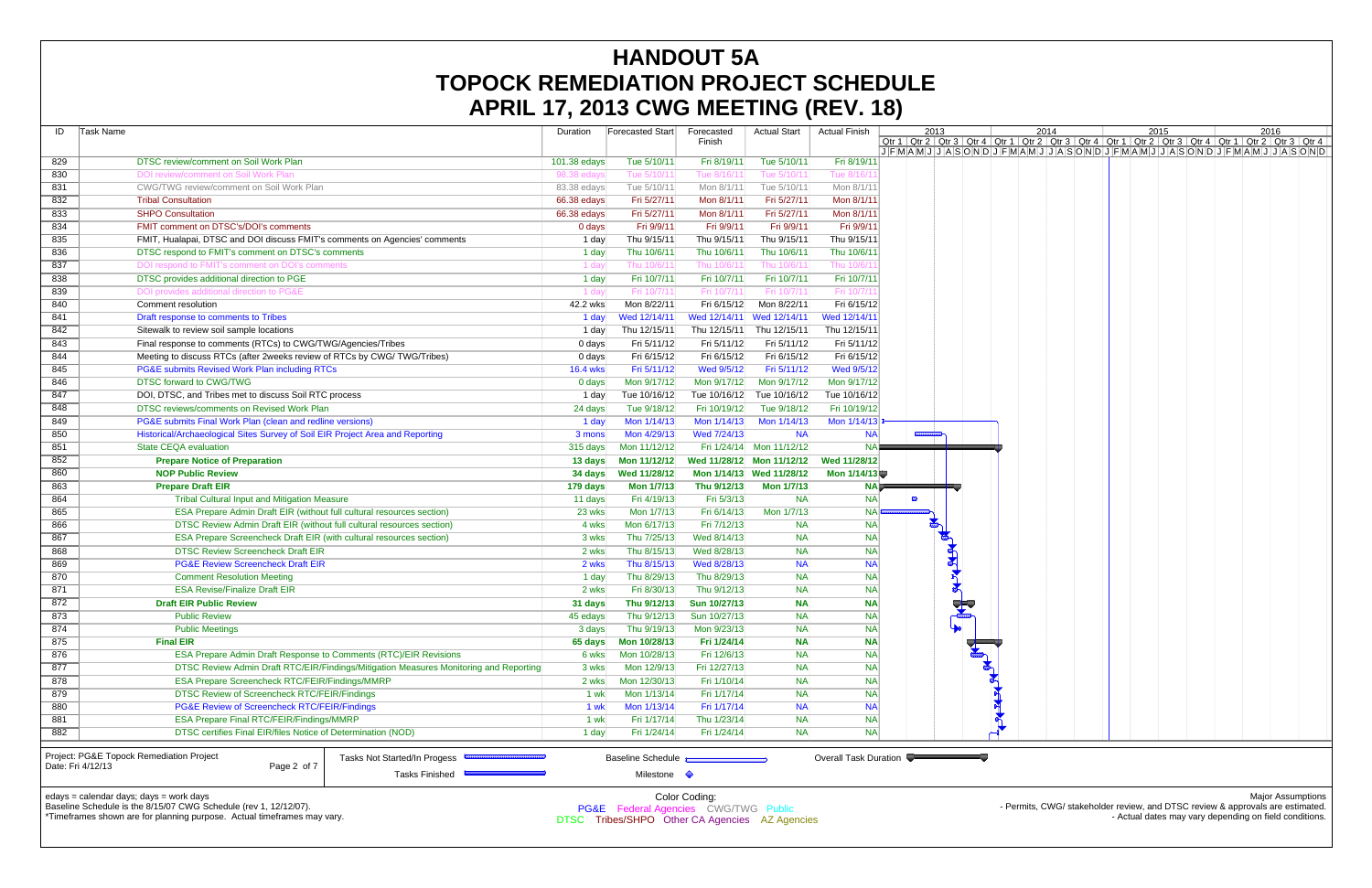| ID     | Task Name                                                                                                               |                                                                                                         | Duration         | <b>Forecasted Start</b> | Forecasted<br>Finish | <b>Actual Start</b>      | <b>Actual Finish</b>         |       | 2013 | Qtr 1   Qtr 2   Qtr 3   Qtr 4   Qtr                     |    |
|--------|-------------------------------------------------------------------------------------------------------------------------|---------------------------------------------------------------------------------------------------------|------------------|-------------------------|----------------------|--------------------------|------------------------------|-------|------|---------------------------------------------------------|----|
| 883    | <b>DTSC approve Final Work Plan</b>                                                                                     |                                                                                                         |                  | Fri 1/24/14             | Fri 1/24/14          | <b>NA</b>                | <b>NA</b>                    |       |      | $J$ $F$ $M$ $A$ $M$ $J$ $J$ $A$ $S$ $O$ $N$ $D$ $J$ $F$ |    |
| 884    | <b>DOI approve Final Work Plan</b>                                                                                      |                                                                                                         | 1 day<br>1 day   | Fri 1/24/14             | Fri 1/24/1           | <b>NA</b>                | $N_A$                        |       |      |                                                         |    |
| 885    | <b>Work Plan Implementation/Data Analysis</b>                                                                           |                                                                                                         | 256 days         | Mon 1/27/14             | Mon 1/19/15          | <b>NA</b>                | <b>NA</b>                    |       |      |                                                         |    |
| 886    | <b>Permitting/Planning for Field Work</b>                                                                               |                                                                                                         | 2 mons           | Mon 1/27/14             | Tue 3/25/14          | <b>NA</b>                | <b>NA</b>                    |       |      |                                                         |    |
| 887    | <b>Field mobilization</b>                                                                                               |                                                                                                         | 30 days          | Mon 3/10/14             | Fri 4/18/14          | <b>NA</b>                | <b>NA</b>                    |       |      |                                                         |    |
| 888    | Stakeholder Attending Kick-Off Meeting at Site*                                                                         |                                                                                                         | 0 days           | Mon 4/21/14             | Mon 4/21/14          | <b>NA</b>                | <b>NA</b>                    |       |      |                                                         |    |
| 889    | Stakeholder Attending Kick-Off Meeting at Site*                                                                         |                                                                                                         | 0 days           | Mon 4/21/14             | Mon 4/21/14          | <b>NA</b>                | <b>NA</b>                    |       |      |                                                         |    |
| 890    | Stakeholder Attending Kick-Off Meeting at Site*                                                                         |                                                                                                         | 0 days           | Mon 4/21/14             | Mon 4/21/1           | <b>NA</b>                | <b>NA</b>                    |       |      |                                                         |    |
| 891    | Stakeholder Attending Kick-Off Meeting at Site*                                                                         |                                                                                                         | 0 days           | Mon 4/21/14             | Mon 4/21/14          | <b>NA</b>                | <b>NA</b>                    |       |      |                                                         |    |
| 892    | Stakeholder Attending Kick-Off Meeting at Site*                                                                         |                                                                                                         | 0 days           | Mon 4/21/14             | Mon 4/21/14          | <b>NA</b>                | <b>NA</b>                    |       |      |                                                         | 41 |
| 893    | Field Implementation (field duration will depend on field conditions, ability to perform field work                     |                                                                                                         | 273 edays        | Mon 4/21/14             | Mon 1/19/15          | <b>NA</b>                | <b>NA</b>                    |       |      |                                                         |    |
| 894    | concurrently, and ability to reach timely decisions on additional sampling needs)<br><b>Reporting (RFI/RI Volume 3)</b> |                                                                                                         | 245 days         | Wed 1/21/15             | Tue 12/29/15         | <b>NA</b>                | <b>NA</b>                    |       |      |                                                         |    |
| 895    |                                                                                                                         | Prepare Draft RFI/RI Vol 3 report (duration is estimated and will be verified/adjusted after completion | 3 mons           | Wed 1/21/15             | Fri 4/17/15          | <b>NA</b>                | <b>NA</b>                    |       |      |                                                         |    |
|        | of Soil RFI/RI Field Implementation)                                                                                    |                                                                                                         |                  |                         |                      |                          |                              |       |      |                                                         |    |
| 896    | DTSC sends report to CWG/TWG and Tribes                                                                                 |                                                                                                         | 3 days           | Mon 4/20/15             | Wed 4/22/15          | <b>NA</b>                | <b>NA</b>                    |       |      |                                                         |    |
| 897    | <b>CWG/TWG</b> review/comment                                                                                           |                                                                                                         | 2 mons           | Thu 4/23/15             | Fri 6/19/15          | <b>NA</b>                | <b>NA</b>                    |       |      |                                                         |    |
| 898    | Tribes review/comment                                                                                                   |                                                                                                         | 2 mons           | Thu 4/23/15             | Fri 6/19/15          | <b>NA</b>                | <b>NA</b>                    |       |      |                                                         |    |
| 899    | DTSC review/comment/provide direction to PG&E                                                                           |                                                                                                         | 2.5 mons         | Thu 4/23/15             | Mon 7/6/15           | <b>NA</b>                | <b>NA</b>                    |       |      |                                                         |    |
| 900    | DOI review/comment/provide direction to PG&E                                                                            |                                                                                                         | 2.5 mons         | Thu 4/23/15             | Mon 7/6/1            | <b>NA</b>                | $N_A$                        |       |      |                                                         |    |
| 901    | Prepare RTCs (duration is estimated, to be verified after receipt of comments and direction)                            |                                                                                                         | $1.5$ mons       | Mon 7/6/15              | Tue 8/18/15          | <b>NA</b>                | <b>NA</b>                    |       |      |                                                         |    |
| 902    | <b>CWG/TWG</b> review/comment                                                                                           |                                                                                                         | 30 edays         | Tue 8/18/15             | Thu 9/17/15          | <b>NA</b>                | <b>NA</b>                    |       |      |                                                         |    |
| 903    | Tribes review/comemnt                                                                                                   |                                                                                                         | 30 edays         | Tue 8/18/15             | Thu 9/17/15          | <b>NA</b>                | <b>NA</b>                    |       |      |                                                         |    |
| 904    | <b>DOI</b> review/comment                                                                                               |                                                                                                         | 45 edays         | Tue 8/18/1              | Fri 10/2/1           | <b>NA</b>                | $N_A$                        |       |      |                                                         |    |
| 905    | <b>DTSC</b> review/comment                                                                                              |                                                                                                         | 45 edays         | Tue 8/18/15             | Fri 10/2/15          | <b>NA</b>                | <b>NA</b>                    |       |      |                                                         |    |
| 906    | Meeting to discuss RTCs (approx. 2 wks after review by CWG/TWG/Tribes/ Agencies)                                        |                                                                                                         | 0 days           | Tue 9/1/15              | Tue 9/1/15           | <b>NA</b>                | <b>NA</b>                    |       |      |                                                         |    |
| 907    | Prepare Revised RFI Volume 3 (duration is estimated, to be verified after completion of RTCs)                           |                                                                                                         | 2 mons           | Mon 10/5/15             | Tue 12/1/15          | <b>NA</b>                | <b>NA</b>                    |       |      |                                                         |    |
| 908    | DTSC review/approve Revised RFI/RI Vol. 3                                                                               |                                                                                                         | 4 wks            | Wed 12/2/15             | Tue 12/29/15         | <b>NA</b>                | <b>NA</b>                    |       |      |                                                         |    |
| 909    | DOI review/approve Revised RFI/RI Vol. 3 Report                                                                         |                                                                                                         | 4 wks            | Wed 12/2/1              | Tue 12/29/1          | NA                       |                              |       |      |                                                         |    |
| 910    | <b>ADEQ Topock Groundwater Study</b>                                                                                    |                                                                                                         | 475 days         | Thu 11/18/04            | Wed 8/23/06          | Thu 11/18/04             | Wed 8/23/06                  |       |      |                                                         |    |
| 914    | CORRECTIVE MEASURES/REMEDIAL ALTERNATIVE DEVELOPMENT                                                                    |                                                                                                         | 1527 days        | Mon 3/29/04             | Thu 12/31/09         | Mon 3/29/04              | <b>NA</b>                    |       |      |                                                         |    |
| 1062   | CORRECTIVE MEASURE STUDY/FEASIBILITY STUDY (CMS/FS) AND RISK ASSESSMENT                                                 |                                                                                                         | 3870 days        | Mon 12/16/02            | Wed 9/6/17           | Mon 12/16/02             | <b>NA</b>                    |       |      |                                                         |    |
| 1063   | <b>CMS Work Plan</b>                                                                                                    |                                                                                                         | 1465 days        | Mon 12/16/02            |                      | Tue 6/24/08 Mon 12/16/02 | Tue 6/24/08                  |       |      |                                                         |    |
| 1082   | <b>Risk Evaluation - Scoping and CSM</b>                                                                                |                                                                                                         | <b>2611 days</b> | Tue 10/31/06            | Tue 10/18/16         | Tue 10/31/06             | <b>NA</b>                    |       |      |                                                         |    |
| 1083   | Soil Land Use and Pathway Analysis before Nov. 2007 Group Meeting                                                       |                                                                                                         | 265 days         | Tue 10/31/06            | Fri 10/26/07         | Tue 10/31/06             | Fri 10/26/07                 |       |      |                                                         |    |
| 1084   | Scoping for Ecological Risk Assessment Work Plan                                                                        |                                                                                                         | 282 days         | Mon 1/22/07             | Fri 2/15/08          | Mon 1/22/07              | Fri 2/15/08                  |       |      |                                                         |    |
| 1094   | Soil/Groundwater Risk Assessment Workplan (RAWP)                                                                        |                                                                                                         | 1709 days        | Mon 10/29/07            |                      | Sun 5/11/14 Mon 10/29/07 | <b>NAF</b>                   |       |      |                                                         |    |
| 1095   | <b>RAWP</b>                                                                                                             |                                                                                                         | 334 days         | Mon 10/29/07            |                      | Thu 2/5/09 Mon 10/29/07  | Thu 2/5/09                   |       |      |                                                         |    |
| 1121   | <b>RAWP Addendum II</b>                                                                                                 |                                                                                                         | 336 days         | Fri 1/25/13             | Sun 5/11/14          | Fri 1/25/13              | <b>NA</b>                    |       |      |                                                         |    |
| $1122$ |                                                                                                                         | PG&E submits Revised Arrowweed TM and RAWP Addendum II TM (Proposed Changes to RAW                      | 1 day            | Fri 1/25/13             | Fri 1/25/13          | Fri 1/25/13              | Fri 1/25/13                  |       |      |                                                         |    |
| 1123   | DTSC forward to CWG/TWG                                                                                                 |                                                                                                         | 2 days           | Mon 1/28/13             | Tue 1/29/13          | Mon 1/28/13              | Tue 1/29/13                  |       |      |                                                         |    |
| 1124   | Tribal review/comment                                                                                                   |                                                                                                         | 91.38 edays      | Tue 1/29/13             | Tue 4/30/13          | Tue 1/29/13              | <b>NA</b>                    |       |      |                                                         |    |
| 1125   | CWG/TWG review on TMs                                                                                                   |                                                                                                         | 91.38 edays      | Tue 1/29/13             | Tue 4/30/13          | Tue 1/29/13              |                              | NAH G |      |                                                         |    |
| 1126   | DTSC review/comment on the TMs                                                                                          |                                                                                                         | 91.38 edays      | Tue 1/29/13             | Tue 4/30/13          | Tue 1/29/13              | NA                           |       |      |                                                         |    |
| 1127   | DOI review/comment on the TMs                                                                                           |                                                                                                         | 91.38 edays      | Tue 1/29/13             | Tue 4/30/13          | Tue 1/29/13              | <b>NA</b>                    |       |      |                                                         |    |
| 1128   | Scoping Meetings for RAWP Addendum II                                                                                   |                                                                                                         | 1.45 mons        | Thu 5/2/13              | Thu 6/13/13          | <b>NA</b>                | <b>NA</b>                    |       |      |                                                         |    |
|        | Project: PG&E Topock Remediation Project                                                                                | Tasks Not Started/In Progess                                                                            |                  | Baseline Schedule       |                      |                          | <b>Overall Task Duration</b> |       |      |                                                         |    |
|        | Date: Fri 4/12/13<br>Page 3 of 7                                                                                        |                                                                                                         |                  |                         |                      |                          |                              |       |      |                                                         |    |
|        |                                                                                                                         | <b>Tasks Finished</b>                                                                                   |                  | Milestone $\Diamond$    |                      |                          |                              |       |      |                                                         |    |
|        |                                                                                                                         |                                                                                                         |                  |                         |                      |                          |                              |       |      |                                                         |    |



edays = calendar days; days = work days

Baseline Schedule is the 8/15/07 CWG Schedule (rev 1, 12/12/07).

\*Timeframes shown are for planning purpose. Actual timeframes may vary.

Major Assumptions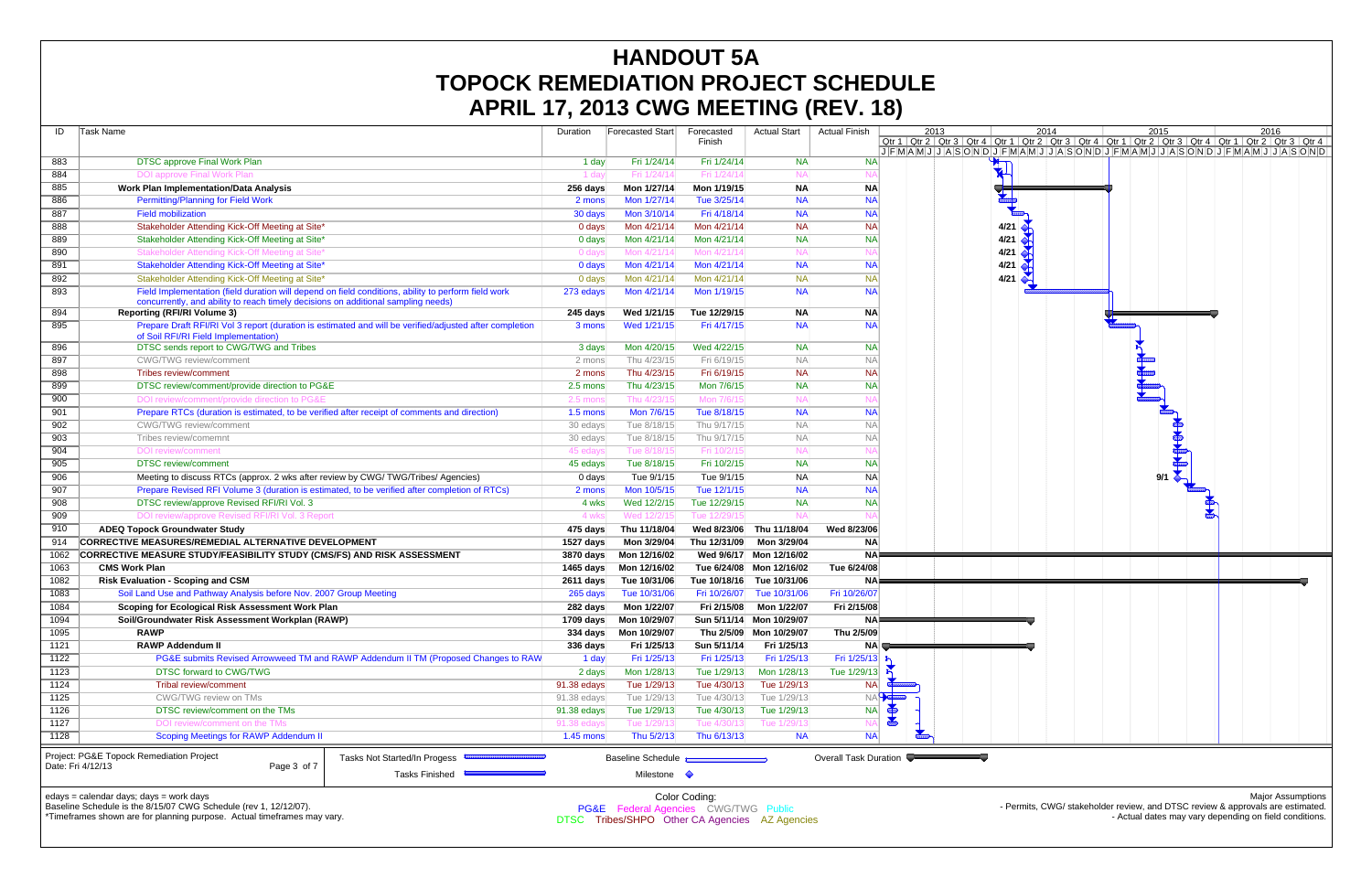| ID   | <b>Task Name</b>                                                             |                                                                                                 | Duration    | <b>Forecasted Start</b>                          | Forecasted<br>Finish | <b>Actual Start</b> | <b>Actual Finish</b>  | 2013<br>Qtr 1 Qtr 2 Qtr 3 Qtr 4 Qtr |                      |  |
|------|------------------------------------------------------------------------------|-------------------------------------------------------------------------------------------------|-------------|--------------------------------------------------|----------------------|---------------------|-----------------------|-------------------------------------|----------------------|--|
| 1129 | Prepare/submit RAWP Addendum II                                              |                                                                                                 | 4.6 mons    | Fri 6/14/13                                      | Tue 10/29/13         | <b>NA</b>           | <b>NA</b>             | JFMAMJJASONDJF                      |                      |  |
| 1130 | <b>CWG/TWG</b> review                                                        |                                                                                                 | 30 edays    | Tue 10/29/13                                     | Thu 11/28/13         | NA                  | <b>NA</b>             |                                     |                      |  |
| 1131 | <b>DTSC</b> review/comment                                                   |                                                                                                 | 45 edays    | Tue 10/29/13                                     | Fri 12/13/13         | <b>NA</b>           | <b>NA</b>             |                                     | <b>REAL PROPERTY</b> |  |
| 1132 | DOI review/comment                                                           |                                                                                                 | 45 edays    | Tue 10/29/1                                      | Fri 12/13/1          | NA                  |                       |                                     |                      |  |
| 1133 | <b>Prepare Response to Comments</b>                                          |                                                                                                 | 1 mon       | Fri 12/13/13                                     | Mon 1/13/14          | <b>NA</b>           | <b>NA</b>             |                                     |                      |  |
| 1134 | <b>DTSC</b> review/comment                                                   |                                                                                                 | 45 edays    | Mon 1/13/14                                      | Thu 2/27/14          | <b>NA</b>           | <b>NA</b>             |                                     |                      |  |
| 1135 | <b>DOI</b> review/comment                                                    |                                                                                                 | 45 edays    | Mon 1/13/1                                       | Thu 2/27/1           | ΝA                  | NA                    |                                     |                      |  |
| 1136 | <b>CWG/TWG</b> review/comment                                                |                                                                                                 | 30 edays    | Mon 1/13/14                                      | Wed 2/12/14          | <b>NA</b>           | <b>NA</b>             |                                     |                      |  |
| 1137 | Tribal review/comment                                                        |                                                                                                 | 30 edays    | Mon 1/13/14                                      | Wed 2/12/14          | <b>NA</b>           | <b>NA</b>             |                                     |                      |  |
| 1138 |                                                                              | Meeting to discuss response to comments (approx. 2 wks after review by CWG/TWG/Tribes/ Age      | 0 days      | Mon 1/27/14                                      | Mon 1/27/14          | <b>NA</b>           | <b>NA</b>             |                                     | 1/27                 |  |
| 1139 | <b>Submit Final RAWP Addendum II</b>                                         |                                                                                                 | $1.5$ mons  | Thu 2/27/14                                      | Fri 4/11/14          | <b>NA</b>           | <b>NA</b>             |                                     |                      |  |
| 1140 | <b>DTSC</b> review/approve                                                   |                                                                                                 | 30 edays    | Fri 4/11/14                                      | Sun 5/11/14          | <b>NA</b>           | <b>NA</b>             |                                     |                      |  |
| 1141 | DOI review/approve                                                           |                                                                                                 | 30 edays    | Fri 4/11/14                                      | Sun 5/11/14          | NΑ                  |                       |                                     |                      |  |
| 1142 | <b>Groundwater Evaluation</b>                                                |                                                                                                 | 330 days    | Wed 9/10/08                                      | Tue 12/15/09         | Wed 9/10/08         | Tue 12/15/09          |                                     |                      |  |
| 1159 | <b>Soil Evaluation</b>                                                       |                                                                                                 | 210 days    | Wed 12/30/15                                     | Tue 10/18/16         | ΝA                  | <b>NA</b>             |                                     |                      |  |
| 1160 | Prepare and submit HH and Eco Soil risk evaluation                           |                                                                                                 | 16 wks      | Wed 12/30/15                                     | Tue 4/19/16          | <b>NA</b>           | <b>NA</b>             |                                     |                      |  |
| 1161 | DTSC send Soil Risk Evaluation to CWG/TWG                                    |                                                                                                 | 3 days      | Wed 4/20/16                                      | Fri 4/22/16          | <b>NA</b>           | <b>NA</b>             |                                     |                      |  |
| 1162 | <b>DTSC</b> review/comment                                                   |                                                                                                 | 45 edays    | Fri 4/22/16                                      | Mon 6/6/16           | <b>NA</b>           | <b>NA</b>             |                                     |                      |  |
| 1163 | <b>DOI</b> review/comment                                                    |                                                                                                 | 45 edays    | Fri 4/22/16                                      | Mon 6/6/16           | <b>NA</b>           | $N_A$                 |                                     |                      |  |
| 1164 | CWG/TWG review/comment                                                       |                                                                                                 | 30 edays    | Fri 4/22/16                                      | Sun 5/22/16          | <b>NA</b>           | <b>NA</b>             |                                     |                      |  |
| 1165 | Tribes review/comment                                                        |                                                                                                 | 30 edays    | Fri 4/22/16                                      | Sun 5/22/16          | <b>NA</b>           | <b>NA</b>             |                                     |                      |  |
| 1166 | <b>Prepare Response to Comments</b>                                          |                                                                                                 | 1 mon       | Tue 6/7/16                                       | Tue 7/5/16           | <b>NA</b>           | <b>NA</b>             |                                     |                      |  |
| 1167 | <b>DTSC</b> review/comment                                                   |                                                                                                 | 45 edays    | Tue 7/5/16                                       | Fri 8/19/16          | <b>NA</b>           | <b>NA</b>             |                                     |                      |  |
| 1168 | <b>DOI</b> review/comment                                                    |                                                                                                 | 45 edays    | Tue 7/5/16                                       | Fri 8/19/1           | <b>NA</b>           | $N_A$                 |                                     |                      |  |
| 1169 | <b>CWG/TWG</b> review/comment                                                |                                                                                                 | 30 edays    | Tue 7/5/16                                       | Thu 8/4/16           | <b>NA</b>           | <b>NA</b>             |                                     |                      |  |
| 1170 | Tribal review/comment                                                        |                                                                                                 | 30 edays    | Tue 7/5/16                                       | Thu 8/4/16           | <b>NA</b>           | <b>NA</b>             |                                     |                      |  |
| 1171 |                                                                              | Meeting to discuss response to comments (approx. 2 wks after review by CWG/TWG/Tribes/ Agencies | 0 days      | Tue 7/19/16                                      | Tue 7/19/16          | <b>NA</b>           | <b>NA</b>             |                                     |                      |  |
| 1172 | <b>Finalize risk evaluation</b>                                              |                                                                                                 | 1 mon       | Mon 8/22/16                                      | Mon 9/19/16          | <b>NA</b>           | <b>NA</b>             |                                     |                      |  |
| 1173 | <b>DTSC</b> review/approve                                                   |                                                                                                 | 1 mon       | Tue 9/20/16                                      | Tue 10/18/16         | <b>NA</b>           | <b>NA</b>             |                                     |                      |  |
| 1174 | DOI review/approve                                                           |                                                                                                 | 1 mon       | Tue 9/20/1                                       | Tue 10/18/1          | NA                  | NA                    |                                     |                      |  |
| 1175 | <b>CMS/FS Report</b>                                                         |                                                                                                 | 2367 days   | Mon 8/18/08                                      | Wed 9/6/17           | Mon 8/18/08         | <b>NA</b>             |                                     |                      |  |
| 1253 | <b>STATEMENT OF BASIS</b>                                                    |                                                                                                 | 2115.6 days | Mon 1/4/10                                       | Tue 2/6/18           | Mon 1/4/10          | <b>NA</b>             |                                     |                      |  |
| 1268 | <b>RECORD OF DECISION</b>                                                    |                                                                                                 | 2216 days   | Fri 12/18/09                                     | Mon 6/11/18          | Fri 12/18/09        | <b>NA</b>             |                                     |                      |  |
| 1291 | Section 106 Programmatic Agreement (PA)                                      |                                                                                                 | 1541 days   | Fri 10/10/08                                     | Mon 9/1/14           | Fri 10/10/08        | <b>NA</b>             |                                     |                      |  |
| 1324 | <b>EIR DOCUMENTATION</b>                                                     |                                                                                                 | 3267 days   | Thu 9/1/05                                       | Sun 2/18/18          | Thu 9/1/05          | <b>NA</b>             |                                     |                      |  |
| 1410 | DESIGN, PERMITTING, AND CONSTRUCTION OF GROUNDWATER REMEDY                   |                                                                                                 | 1850 days   | Mon 1/31/11                                      | Thu 3/1/18           | Mon 1/31/11         | <b>NA</b>             |                                     |                      |  |
| 1411 | Corrective Measure Implementation/Remedial Design (CMI/RD) Workplan          |                                                                                                 | 199 days    | Mon 1/31/11                                      | Thu 11/3/11          | Mon 1/31/11         | <b>NA</b>             |                                     |                      |  |
| 1425 | Remedial Design (Preliminary, Intermediate, and Pre-Final/Final)             |                                                                                                 | 776 days    | Tue 9/20/11                                      | Mon 9/8/14           | Tue 9/20/11         | <b>NA</b>             |                                     |                      |  |
| 1426 | <b>Preliminary Design</b>                                                    |                                                                                                 | 174 days    | Tue 9/20/11                                      | Thu 5/17/12          | Tue 9/20/11         | Thu 5/17/12           |                                     |                      |  |
| 1438 | <b>Intermediate Design</b>                                                   | 358.5 days                                                                                      | Fri 5/18/12 | Wed 10/2/13                                      | Fri 5/18/12          | <b>NA</b>           |                       |                                     |                      |  |
| 1439 | Prepare/submit Intermediate Design Package                                   |                                                                                                 | 11 mons     | Fri 5/18/12                                      | Fri 4/5/13           | Fri 5/18/12         | Fri 4/5/13            |                                     |                      |  |
| 1440 | DTSC forward to CWG/TWG                                                      |                                                                                                 | 1 day       | Mon 4/8/13                                       | Mon 4/8/13           | Mon 4/8/13          | Mon 4/8/13            |                                     |                      |  |
| 1441 | CWG/TWG review/comment on Intermediate Design Package                        |                                                                                                 | 64 edays    | Mon 4/8/13                                       | Tue 6/11/13          | Mon 4/8/13          | <b>NA</b>             |                                     |                      |  |
| 1442 | <b>Tribes Consultation</b>                                                   |                                                                                                 | 60 edays    | Fri 4/12/13                                      | Tue 6/11/13          | Fri 4/12/13         | <b>NA</b>             |                                     |                      |  |
| 1443 | BLM process after close of comment period                                    |                                                                                                 | 15 edays    | Tue 6/11/1:                                      | Wed 6/26/1           | N۵                  |                       |                                     |                      |  |
|      | Project: PG&E Topock Remediation Project<br>Date: Fri 4/12/13<br>Page 4 of 7 | Tasks Not Started/In Progess<br><b>Tasks Finished</b>                                           |             | <b>Baseline Schedule</b><br>Milestone $\Diamond$ |                      |                     | Overall Task Duration |                                     |                      |  |
|      | $edays = calendar days$ ; $days = work days$                                 |                                                                                                 |             |                                                  | Color Coding:        |                     |                       |                                     |                      |  |



Major Assumptions

Baseline Schedule is the 8/15/07 CWG Schedule (rev 1, 12/12/07).

\*Timeframes shown are for planning purpose. Actual timeframes may vary.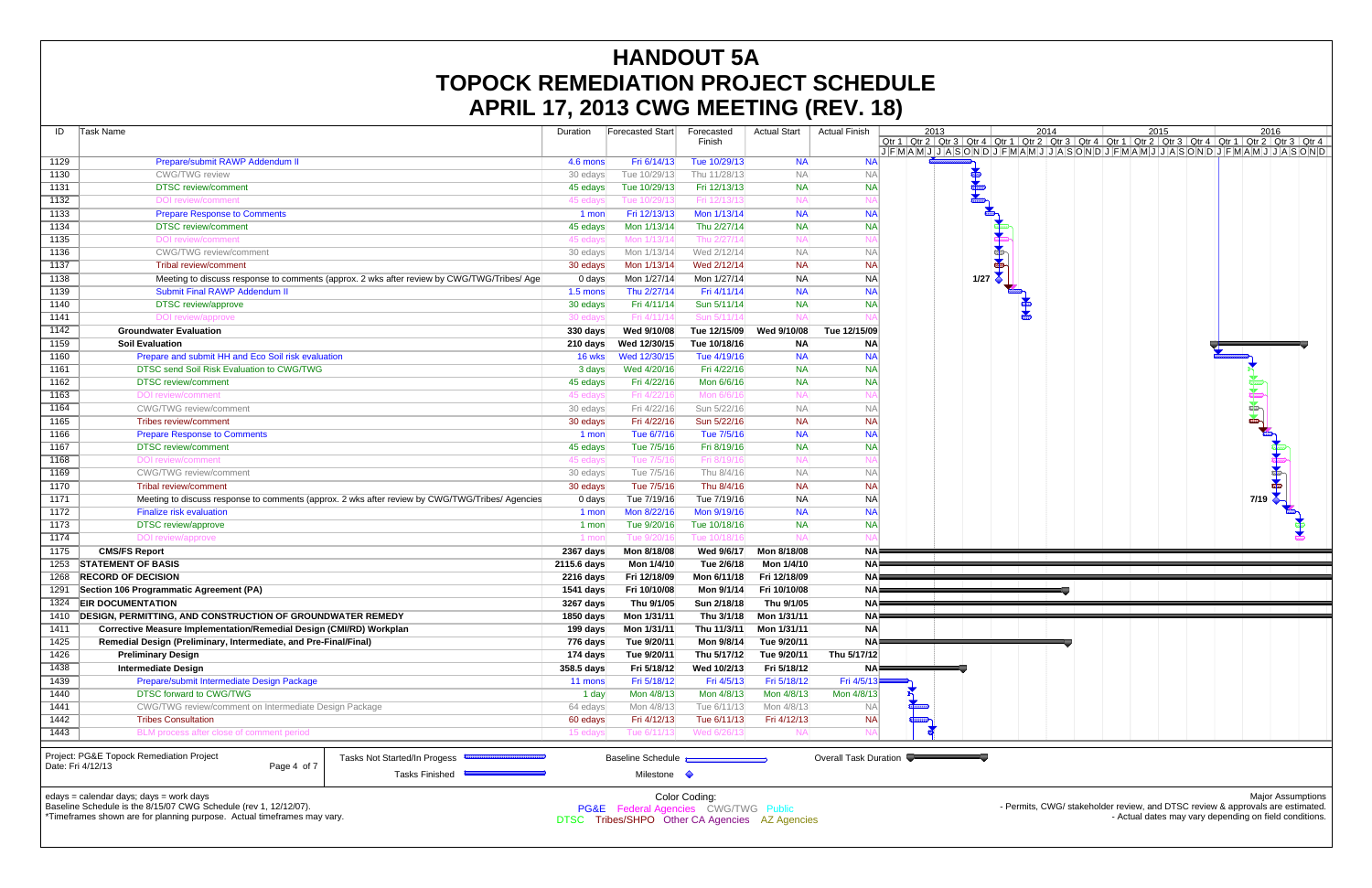|                   | AFRIL 17, 2013 GWG MEETING (REV. 10)                                                              |                |                          |                           |                           |                          |                       |      |                                                                                                                               |  |      |      |  |
|-------------------|---------------------------------------------------------------------------------------------------|----------------|--------------------------|---------------------------|---------------------------|--------------------------|-----------------------|------|-------------------------------------------------------------------------------------------------------------------------------|--|------|------|--|
| ID                | Task Name                                                                                         | Duration       | <b>Forecasted Start</b>  | Forecasted                | <b>Actual Start</b>       | <b>Actual Finish</b>     |                       | 2013 | 2014                                                                                                                          |  | 2015 | 2016 |  |
|                   |                                                                                                   |                |                          | Finish                    |                           |                          |                       |      | Qtr 1   Qtr 2   Qtr 3   Qtr 4   Qtr 1   Qtr 2   Qtr 3   Qtr 4   Qtr 1   Qtr 2   Qtr 3   Qtr 4   Qtr 1   Qtr 2   Qtr 3   Qtr 4 |  |      |      |  |
| 1444              | DTSC review/comment on Intermediate Design Package                                                | 79.38 edays    | Mon 4/8/13               | Wed 6/26/13               | Mon 4/8/13                | <b>NA</b>                |                       |      | JFMAMJJJASONDJFMAMJJJASONDJFMAMJJJASONDJFMAMJJJASONDJFMAMJJJASONDJ                                                            |  |      |      |  |
| 1445              | DOI review/comment on Intermediate Design Package                                                 | 79.38 edays    | Mon 4/8/1                | Wed 6/26/1                | Mon 4/8/1                 |                          |                       |      |                                                                                                                               |  |      |      |  |
| 1446              | <b>Response to Comments (RTCs)/Comments Resolution</b>                                            | 80.5 days      | Wed 6/12/13              | Wed 10/2/13               | <b>NA</b>                 | <b>NA</b>                |                       |      |                                                                                                                               |  |      |      |  |
| 1447              | Agencies meet with Tribes to discuss comments (timing is approximate, subject to availability)    | 11 days        | Wed 6/12/13              | Wed 6/26/13               | NA                        | <b>NA</b>                |                       |      |                                                                                                                               |  |      |      |  |
| 1448              | Agencies and PG&E resolve comments (duration is approximate, will verify after receipt of comme   | 8.5 wks        | Thu 6/27/13              | Mon 8/26/13               | <b>NA</b>                 | <b>NA</b>                |                       |      |                                                                                                                               |  |      |      |  |
| 1449              | Submit RTCs to Agencies, Tribes and Stakeholders (duration is approximate, will verify after Ager | 2 wks          | Mon 8/26/13              | Mon 9/9/13                | <b>NA</b>                 | <b>NA</b>                |                       |      |                                                                                                                               |  |      |      |  |
| 1450              | Meeting to discuss RTCs (2 weeks after submit RTCs)                                               | 1 day          | Mon 9/23/13              | Tue 9/24/13               | <b>NA</b>                 | <b>NA</b>                |                       |      |                                                                                                                               |  |      |      |  |
| 1451              | Comment resolution complete (1 wk after RTCs meeting)                                             | 1 day          | Tue 10/1/13              | Wed 10/2/13               | <b>NA</b>                 | <b>NA</b>                |                       |      |                                                                                                                               |  |      |      |  |
| 1452              | <b>Intermediate Design Addendum</b>                                                               | 304 days       | Fri 11/16/12             | Wed 1/15/14               | Fri 11/16/12              | NA⊫                      |                       |      |                                                                                                                               |  |      |      |  |
| 1453              | Implementation Plan for Evaluation of Alternative Freshwater Sources                              | 132 days       | Fri 11/16/12             | Mon 5/20/13               | Fri 11/16/12              | NA⊫                      |                       |      |                                                                                                                               |  |      |      |  |
| 1454              | Prepare/submit Fresh Water Implementation Plan                                                    | 1 day          | Tue 11/20/12             |                           | Tue 11/20/12 Tue 11/20/12 | Tue 11/20/12             |                       |      |                                                                                                                               |  |      |      |  |
| 1455              | <b>DTSC forward to CWG/TWG</b>                                                                    | 0 days         | Wed 11/21/12             |                           | Wed 11/21/12 Wed 11/21/12 | Wed 11/21/12             |                       |      |                                                                                                                               |  |      |      |  |
|                   |                                                                                                   |                |                          |                           |                           | Mon 12/17/12             |                       |      |                                                                                                                               |  |      |      |  |
| 1456              | CWG/TWG review/comment on the Implementation Plan<br><b>Tribal Consultation</b>                   | 19 days        | Wed 11/21/12             |                           | Mon 12/17/12 Wed 11/21/12 | Wed 1/9/13               |                       |      |                                                                                                                               |  |      |      |  |
| 1457              |                                                                                                   | 49.38 edays    | Wed 11/21/12             |                           | Wed 1/9/13 Wed 11/21/12   |                          |                       |      |                                                                                                                               |  |      |      |  |
| 1458              | DTSC review/comment on the Implementation Plan                                                    | 23 days        | Wed 11/21/12             |                           | Fri 12/21/12 Wed 11/21/12 | Fri 12/21/12             |                       |      |                                                                                                                               |  |      |      |  |
| 1459              | DOI review/comment on the Implementation Plan                                                     | 36 davs        | Wed 11/21/12             |                           | Wed 1/9/13 Wed 11/21/12   | Wed 1/9/                 |                       |      |                                                                                                                               |  |      |      |  |
| 1460              | <b>Response to Comments (RTCs)/Comment Resolution</b>                                             | 97 days        | Thu 1/3/13               | Fri 5/17/13               | Thu 1/3/13                |                          | NAIF                  |      |                                                                                                                               |  |      |      |  |
| 1461              | DOI met with Tribes to discuss comments                                                           | 1 day          | Wed 1/9/1:               | Wed 1/9/13                | Wed 1/9/1:                | Wed 1/9/1                |                       |      |                                                                                                                               |  |      |      |  |
| 1462              | Agencies and PG&E resolve comments                                                                | 7 days         | Thu 1/3/13               | Fri 1/11/13               | Thu 1/3/13                | Fri 1/11/13 <del>⊳</del> |                       |      |                                                                                                                               |  |      |      |  |
| 1463              | Prepare/submit Revised Implementation Plan including RTCs                                         | <b>2.2 wks</b> | Mon 1/14/13              | Mon 1/28/13               | Mon 1/14/13               | Mon 1/28/13              |                       |      |                                                                                                                               |  |      |      |  |
| 1464              | DTSC sent Revised Implementation Plan to CWG/TWG                                                  | 5 days         | Tue 1/29/13              | Mon 2/4/13                | Tue 1/29/13               | Mon 2/4/13               |                       |      |                                                                                                                               |  |      |      |  |
| 1465              | DTSC/ESA review/comment on the Revised Plan                                                       | 14 days        | Tue 2/5/13               | Fri 2/22/13               | Tue 2/5/13                | Fri 2/22/13              |                       |      |                                                                                                                               |  |      |      |  |
| 1466              | Consultation meeting with Interested Tribes                                                       | 0 days         | Wed 3/13/13              | Wed 3/13/13               | Wed 3/13/13               | Wed 3/13/13 /13          |                       |      |                                                                                                                               |  |      |      |  |
| 1467              | Site visit following consultation meeting                                                         | 0 days         | Thu 3/14/13              | Thu 3/14/13               | Thu 3/14/13               | Thu $3/14/13/14$         |                       |      |                                                                                                                               |  |      |      |  |
| 1468              | DOI issued direction to PG&E (based on consultation meeting                                       | 9 days         | Thu 3/14/1               | Tue 3/26/1                | Thu 3/14/1                | Tue 3/26/ <sup>.</sup>   | $\blacksquare$        |      |                                                                                                                               |  |      |      |  |
| 1469              | <b>Prepare/submit RTCs</b>                                                                        | 21 days        | Wed 3/27/13              | Wed 4/24/13               | Wed 3/27/13               | <b>NA</b>                | $\omega$              |      |                                                                                                                               |  |      |      |  |
| 1470              | Comment resolution meeting (1 wk after submit RTCs, subject to availability)                      | 7 days         | Thu 4/25/13              | Fri 5/3/13                | NA                        | <b>NA</b>                |                       |      |                                                                                                                               |  |      |      |  |
| 1471              | Comment resolution complete                                                                       | 0 days         | Fri 5/3/13               | Fri 5/3/13                | NA                        | <b>NA</b>                | $5/3$ $\blacklozenge$ |      |                                                                                                                               |  |      |      |  |
| 1472              | Prepare/submit Final Implementation Plan                                                          | 2 wks          | Mon 5/6/13               | Fri 5/17/13               | <b>NA</b>                 | <b>NA</b>                |                       |      |                                                                                                                               |  |      |      |  |
| 1473              | <b>State CEQA Evaluation</b>                                                                      | 131 days       | Fri 11/16/12             | Fri 5/17/13               | Fri 11/16/12              | $NA \equiv$              |                       |      |                                                                                                                               |  |      |      |  |
| 1474              | PG&E provide bio and cultural surveys                                                             | 1 day          | Mon 11/19/12             |                           | Mon 11/19/12 Mon 11/19/12 | Mon 11/19/12             |                       |      |                                                                                                                               |  |      |      |  |
| 1475              | <b>PG&amp;E provides Draft Project Description</b>                                                | 1 day          | Fri 11/16/12             | Fri 11/16/12              | Fri 11/16/12              | Fri 11/16/12             |                       |      |                                                                                                                               |  |      |      |  |
| 1476              | <b>Project Description</b>                                                                        | 25 days        | Mon 11/19/12             |                           | Fri 12/21/12 Mon 11/19/12 | Fri 12/21/12             |                       |      |                                                                                                                               |  |      |      |  |
| 1477              | DTSC/ESA review draft project description                                                         | 3 days         | Mon 11/19/12             |                           | Wed 11/21/12 Mon 11/19/12 | Wed 11/21/12             |                       |      |                                                                                                                               |  |      |      |  |
| 1478              | <b>Comment Resolution Meeting</b>                                                                 | 1 day          | Mon 11/26/12             | Mon 11/26/12 Mon 11/26/12 |                           | Mon 11/26/12             |                       |      |                                                                                                                               |  |      |      |  |
| 1479              | <b>Comment Resolution Period</b>                                                                  | 19 days        | Tue 11/27/12             |                           | Fri 12/21/12 Tue 11/27/12 | Fri 12/21/12             |                       |      |                                                                                                                               |  |      |      |  |
| 1480              | <b>Groundwater EIR Addendum</b>                                                                   | 105 days       | Mon 12/24/12             |                           | Fri 5/17/13 Mon 12/24/12  | NA⊫                      |                       |      |                                                                                                                               |  |      |      |  |
| 1481              | ESA prepare Admin Draft Addendum                                                                  | 89 days        | Mon 12/24/12             |                           | Thu 4/25/13 Mon 12/24/12  | <b>NA</b>                |                       |      |                                                                                                                               |  |      |      |  |
| 1482              | <b>DTSC review Admin Draft Addendum</b>                                                           | 5 days         | Fri 4/26/13              | Thu 5/2/13                | <b>NA</b>                 | <b>NA</b>                |                       |      |                                                                                                                               |  |      |      |  |
| 1483              | <b>ESA prepare Screencheck Draft Addendum</b>                                                     | 3 days         | Fri 5/3/13               | Tue 5/7/13                | <b>NA</b>                 | <b>NA</b>                |                       |      |                                                                                                                               |  |      |      |  |
| 1484              | <b>DTSC review Screencheck Draft Addendum</b>                                                     | 3 days         | Wed 5/8/13               | Fri 5/10/13               | <b>NA</b>                 | <b>NA</b>                |                       |      |                                                                                                                               |  |      |      |  |
| 1485              | <b>PG&amp;E review Screencheck Draft Addendum</b>                                                 | 3 days         | Wed 5/8/13               | Fri 5/10/13               | <b>NA</b>                 | <b>NA</b>                |                       |      |                                                                                                                               |  |      |      |  |
| 1486              | <b>Comment Resolution Meeting</b>                                                                 | 1 day          | Tue 5/14/13              | Tue 5/14/13               | <b>NA</b>                 | <b>NA</b>                |                       |      |                                                                                                                               |  |      |      |  |
| 1487              | <b>ESA finalize Addendum</b>                                                                      | 3 days         | Wed 5/15/13              | Fri 5/17/13               | <b>NA</b>                 | <b>NA</b>                |                       |      |                                                                                                                               |  |      |      |  |
| 1488              | DTSC review/approve Final Implementation Plan                                                     | $0$ days       | Mon 5/20/13              | Mon 5/20/13               | <b>NA</b>                 | <b>NA</b>                | 5/20                  |      |                                                                                                                               |  |      |      |  |
|                   |                                                                                                   |                |                          |                           |                           |                          |                       |      |                                                                                                                               |  |      |      |  |
| Date: Fri 4/12/13 | Project: PG&E Topock Remediation Project<br>Tasks Not Started/In Progess 600<br>Page 5 of 7       |                | <b>Baseline Schedule</b> |                           |                           | Overall Task Duration    |                       |      |                                                                                                                               |  |      |      |  |
|                   | Tasks Finished                                                                                    |                | Milestone $\Diamond$     |                           |                           |                          |                       |      |                                                                                                                               |  |      |      |  |
|                   |                                                                                                   |                |                          |                           |                           |                          |                       |      |                                                                                                                               |  |      |      |  |

edays = calendar days; days = work days

Baseline Schedule is the 8/15/07 CWG Schedule (rev 1, 12/12/07).

\*Timeframes shown are for planning purpose. Actual timeframes may vary.

Major Assumptions - Permits, CWG/ stakeholder review, and DTSC review & approvals are estimated.

- Actual dates may vary depending on field conditions.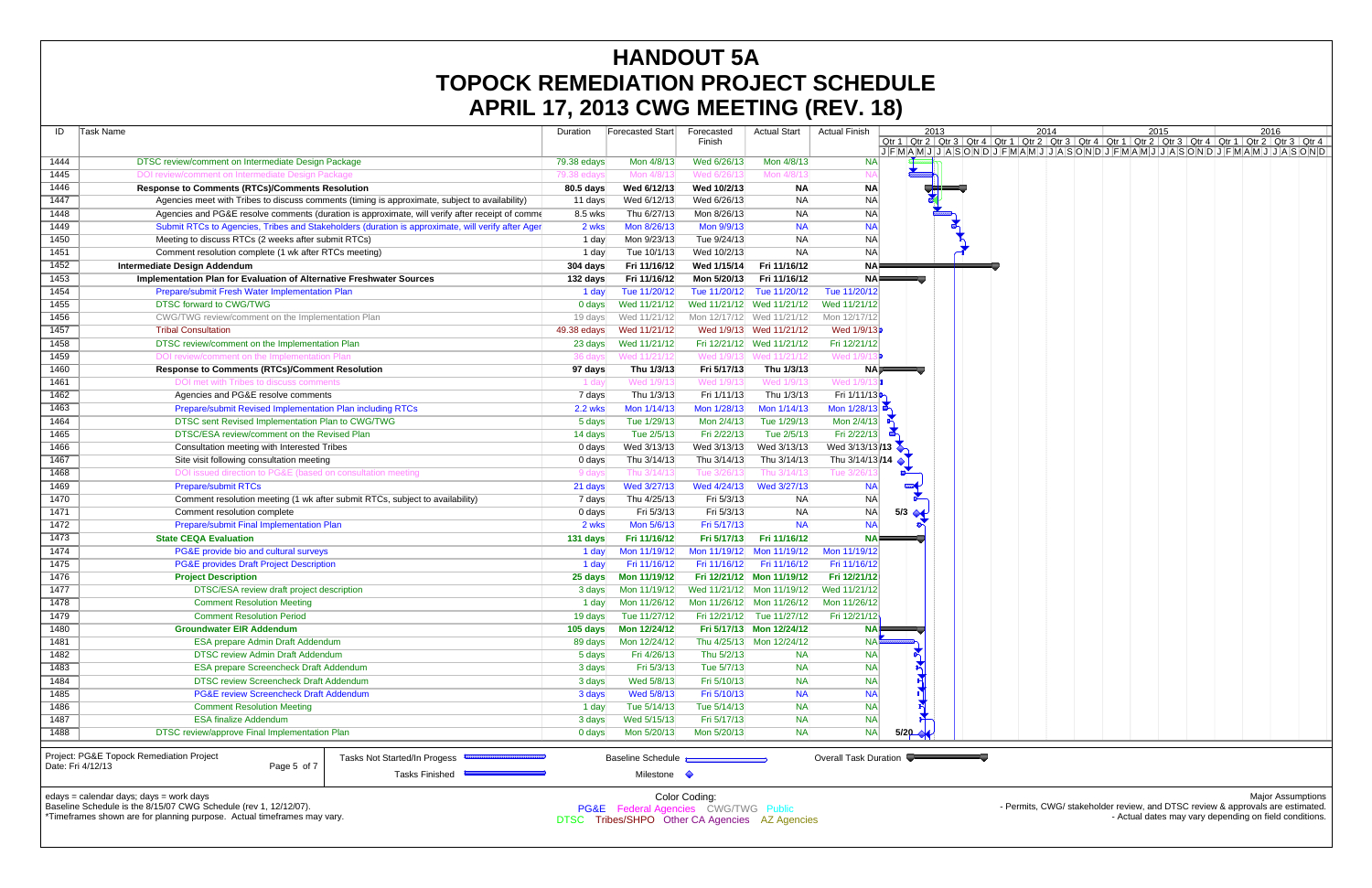|              | APRIL $\bm{V}$ , 2013 GWG MEETING (REV. 10)                                                           |                  |                                                 |               |                     |                       |                                                                                                                                                                                                                                      |    |      |  |      |                                                                                |  |
|--------------|-------------------------------------------------------------------------------------------------------|------------------|-------------------------------------------------|---------------|---------------------|-----------------------|--------------------------------------------------------------------------------------------------------------------------------------------------------------------------------------------------------------------------------------|----|------|--|------|--------------------------------------------------------------------------------|--|
| ID           | Task Name                                                                                             | Duration         | Forecasted Start                                | Forecasted    | <b>Actual Start</b> | <b>Actual Finish</b>  | 2013                                                                                                                                                                                                                                 |    | 2014 |  | 2015 | 2016                                                                           |  |
|              |                                                                                                       |                  |                                                 | Finish        |                     |                       | <u> Qtr 1   Qtr 2   Qtr 3   Qtr 4   Qtr 1   Qtr 2   Qtr 3   Qtr 4   Qtr 1   Qtr 2   Qtr 3   Qtr 4   Qtr 1   Qtr 2   Qtr 3   Qtr 4   Qtr 1   Qtr 2   Qtr 3   Qtr 4   J   F  M   A   M   J   J   A   S   O   N   D   J   F   M   A</u> |    |      |  |      |                                                                                |  |
| 1489         | DOI review/approve Final Implementation Plan                                                          | 0 days           | Mon 5/20/13                                     | Mon 5/20/13   | <b>NA</b>           |                       | 5/20                                                                                                                                                                                                                                 |    |      |  |      |                                                                                |  |
| 1490         | Implementation of Fresh Water Implementation Plan                                                     | 2.7 mons         | Tue 5/21/13                                     | Wed 8/7/13    | <b>NA</b>           | <b>NA</b>             |                                                                                                                                                                                                                                      |    |      |  |      |                                                                                |  |
| 1491         | Freshwater Evaluation Data Call/Path Forward                                                          | 0 days           | Wed 8/7/13                                      | Wed 8/7/13    | <b>NA</b>           | <b>NA</b>             | 8/7                                                                                                                                                                                                                                  |    |      |  |      |                                                                                |  |
| 1492         | Intermediate Design Addendum                                                                          | 114.3 days       | Thu 8/8/13                                      | Wed 1/15/14   | <b>NA</b>           | <b>NA</b>             |                                                                                                                                                                                                                                      |    |      |  |      |                                                                                |  |
| 1493         | Prepare/submit Intermediate Design Addendum Package                                                   | 46 edays         | Thu 8/8/13                                      | Mon 9/23/13   | <b>NA</b>           | <b>NA</b>             |                                                                                                                                                                                                                                      |    |      |  |      |                                                                                |  |
| 1494         | DTSC forward Intermediate Design Addendum Package                                                     | 3 days           | Mon 9/23/13                                     | Thu 9/26/13   | <b>NA</b>           | <b>NA</b>             |                                                                                                                                                                                                                                      |    |      |  |      |                                                                                |  |
| 1495         | CWG/TWG review/comment                                                                                | 30 edays         | Thu 9/26/13                                     | Sat 10/26/13  | <b>NA</b>           | <b>NA</b>             |                                                                                                                                                                                                                                      |    |      |  |      |                                                                                |  |
| 1496         | <b>Tribes Consultation</b>                                                                            | 30 edays         | Thu 9/26/13                                     | Sat 10/26/13  | <b>NA</b>           | <b>NA</b>             |                                                                                                                                                                                                                                      |    |      |  |      |                                                                                |  |
| 1497         | BLM process after close of comment period                                                             | 15 edays         | Sat 10/26/13                                    | Sun 11/10/13  | <b>NA</b>           |                       |                                                                                                                                                                                                                                      |    |      |  |      |                                                                                |  |
| 1498         | <b>DTSC</b> review/comment                                                                            | 45 edays         | Thu 9/26/13                                     | Sun 11/10/13  | <b>NA</b>           | <b>NA</b>             |                                                                                                                                                                                                                                      | \$ |      |  |      |                                                                                |  |
| 1499         | <b>DOI</b> review/comment                                                                             | 45 edays         | Thu 9/26/13                                     | Sun 11/10/13  | <b>NA</b>           | N.                    |                                                                                                                                                                                                                                      |    |      |  |      |                                                                                |  |
| 1500         | <b>Response to Comments (RTCs)/Comment Resolution</b>                                                 | 58 days          | Mon 10/28/13                                    | Wed 1/15/14   | <b>NA</b>           | <b>NA</b>             |                                                                                                                                                                                                                                      |    |      |  |      |                                                                                |  |
| 1501         | Agencies meet with Tribes to discuss comments                                                         | 10 days          | Mon 10/28/13                                    | Sun 11/10/13  | <b>NA</b>           | <b>NAI</b>            |                                                                                                                                                                                                                                      |    |      |  |      |                                                                                |  |
| 1502         | Agencies and PG&E resolve comments/finalize RTCs (duration is approximate, will verify aft            | 5 wks            | Tue 11/12/13                                    | Mon 12/16/13  | <b>NA</b>           | <b>NAI</b>            |                                                                                                                                                                                                                                      |    |      |  |      |                                                                                |  |
| 1503         | Submit RTCs to Tribes, Agencies, Stakeholders                                                         | 2 wks            | Tue 12/17/13                                    | Mon 12/30/13  | <b>NA</b>           | <b>NA</b>             |                                                                                                                                                                                                                                      |    |      |  |      |                                                                                |  |
| 1504         | Meeting to discuss RTCs (1 wk after submit RTCs, subject to availability)                             | 1 day            | Tue 1/7/14                                      | Tue 1/7/14    | <b>NA</b>           | <b>NA</b>             |                                                                                                                                                                                                                                      |    |      |  |      |                                                                                |  |
| 1505         | Comment resolution complete (1 wk after RTCs meeting)                                                 | 1 day            | Wed 1/15/14                                     | Wed 1/15/14   | <b>NA</b>           | <b>NA</b>             |                                                                                                                                                                                                                                      |    |      |  |      |                                                                                |  |
| 1506         | Pre-Final/Final Design (include plan for decommissioning, removal, and restoration of IM3 facility)   | 243 days         | Thu 10/3/13                                     | Mon 9/8/14    | <b>NA</b>           | <b>NA</b>             |                                                                                                                                                                                                                                      |    |      |  |      |                                                                                |  |
| 1507         | Prepare/submit Pre-Final Design Package (verify duration after completion of comment resolution for 6 | 6.6 mons         | Thu 10/3/13                                     | Tue 4/15/14   | <b>NA</b>           | <b>NA</b>             |                                                                                                                                                                                                                                      |    |      |  |      |                                                                                |  |
| 1508         | DTSC forward to CWG/TWG                                                                               | 3 days           | Tue 4/15/14                                     | Fri 4/18/14   | <b>NA</b>           | <b>NA</b>             |                                                                                                                                                                                                                                      |    |      |  |      |                                                                                |  |
| 1509         | CWG/TWG review/comment on Final Design Package                                                        | 60 edays         | Mon 4/21/14                                     | Fri 6/20/14   | <b>NA</b>           | <b>NA</b>             |                                                                                                                                                                                                                                      |    |      |  |      |                                                                                |  |
| 1510         | <b>Tribal Consultation</b>                                                                            | 60 edays         | Mon 4/21/14                                     | Fri 6/20/14   | <b>NA</b>           | <b>NA</b>             |                                                                                                                                                                                                                                      |    |      |  |      |                                                                                |  |
| 1511         | BLM process after close of comment period                                                             | 15 edays         | Fri 6/20/14                                     | Sat 7/5/14    | <b>NA</b>           |                       |                                                                                                                                                                                                                                      |    |      |  |      |                                                                                |  |
| 1512         | DTSC review/comment on Final Design Package                                                           | 75 edays         | Mon 4/21/14                                     | Sat 7/5/14    | <b>NA</b>           | <b>NA</b>             |                                                                                                                                                                                                                                      |    |      |  |      |                                                                                |  |
| 1513         | DOI review/comment on Final Design Package                                                            | 75 edays         | Mon 4/21/14                                     | Sat 7/5/14    | <b>NA</b>           | N.                    |                                                                                                                                                                                                                                      |    |      |  |      |                                                                                |  |
| 1514         | Comments resolution                                                                                   | 4 wks            | Mon 7/7/14                                      | Fri 8/1/14    | <b>NA</b>           | <b>NA</b>             |                                                                                                                                                                                                                                      |    |      |  |      |                                                                                |  |
| 1515         | Prepare/submit Final Design Package (duration to be confirmed after receipt of comments)              | 1 mon            | Mon 8/4/14                                      | Mon 9/1/14    | <b>NA</b>           | <b>NA</b>             |                                                                                                                                                                                                                                      |    |      |  |      |                                                                                |  |
| 1516         | <b>DTSC</b> approves design                                                                           | 5 days           | Tue 9/2/14                                      | Mon 9/8/14    | <b>NA</b>           | <b>NAI</b>            |                                                                                                                                                                                                                                      |    |      |  |      |                                                                                |  |
| 1517         | DOI approves design                                                                                   | 5 days           | Tue 9/2/14                                      | Mon 9/8/14    | <b>NA</b>           | N.                    |                                                                                                                                                                                                                                      |    |      |  |      |                                                                                |  |
| 1518         | <b>Construction/Remedial Action Work Plan</b>                                                         | 243 days         | Thu 10/3/13                                     | Mon 9/8/14    | <b>NA</b>           | <b>NA</b>             |                                                                                                                                                                                                                                      |    |      |  |      |                                                                                |  |
| 1519         | Prepare/submit Draft Work Plan                                                                        | 6.6 mons         | Thu 10/3/13                                     | Tue 4/15/14   | <b>NA</b>           | <b>NA</b>             |                                                                                                                                                                                                                                      |    |      |  |      |                                                                                |  |
| 1520         | DOI forward to DTSC/CWG/TWG                                                                           | 3 days           | Tue 4/15/14                                     | Fri 4/18/14   | <b>NA</b>           |                       |                                                                                                                                                                                                                                      |    |      |  |      |                                                                                |  |
| 1521         | CWG/TWG review/comment on Draft Work Plan                                                             | 60 edays         | Mon 4/21/14                                     | Fri 6/20/14   | <b>NA</b>           | <b>NA</b>             |                                                                                                                                                                                                                                      |    |      |  |      |                                                                                |  |
| 1522         | <b>Tribal Consultation on Draft Work Plan</b>                                                         | 60 edays         | Mon 4/21/14                                     | Fri 6/20/14   | <b>NA</b>           | <b>NAI</b>            |                                                                                                                                                                                                                                      |    |      |  |      |                                                                                |  |
| 1523         | BLM process after close of comment period                                                             | 15 edays         | Fri 6/20/14                                     | Sat 7/5/14    | <b>NA</b>           |                       |                                                                                                                                                                                                                                      |    |      |  |      |                                                                                |  |
| 1524         | DOI review/comment on Draft Work Plan                                                                 | 75 edays         | Mon 4/21/14                                     | Sat 7/5/14    | <b>NA</b>           |                       |                                                                                                                                                                                                                                      |    |      |  |      |                                                                                |  |
| 1525         | DTSC review/comment on Draft Work Plan                                                                | 75 edays         | Mon 4/21/14                                     | Sat 7/5/14    | <b>NA</b>           | <b>NA</b>             |                                                                                                                                                                                                                                      |    |      |  |      |                                                                                |  |
| 1526         | Comments resolution                                                                                   | 4 wks            | Mon 7/7/14                                      | Fri 8/1/14    | <b>NA</b>           | <b>NA</b>             |                                                                                                                                                                                                                                      |    |      |  |      |                                                                                |  |
| 1527         | Prepare/submit Final Work Plan (duration to be confirmed after receipt of comments)                   | $1$ mon          | Mon 8/4/14                                      | Mon 9/1/14    | <b>NA</b>           | <b>NA</b>             |                                                                                                                                                                                                                                      |    |      |  |      |                                                                                |  |
| 1528         | <b>DTSC approves Final Work Plan</b>                                                                  | 5 days           | Tue 9/2/14                                      | Mon 9/8/14    | <b>NA</b>           | <b>NA</b>             |                                                                                                                                                                                                                                      |    |      |  |      |                                                                                |  |
|              | <b>DOI approves Final Work Plan</b>                                                                   |                  | Tue 9/2/14                                      | Mon 9/8/14    | <b>NA</b>           |                       |                                                                                                                                                                                                                                      |    |      |  |      |                                                                                |  |
| 1529<br>1530 | ROWs/Easements/Landowner Agreements/Approvals/Compliance                                              | 5 days           | Mon 7/14/14                                     | Wed 10/8/14   | <b>NA</b>           | <b>NA</b>             |                                                                                                                                                                                                                                      |    |      |  |      |                                                                                |  |
|              | <b>Other Approvals and Compliance</b>                                                                 | 63 days          | Mon 7/14/14                                     | Wed 10/8/14   | <b>NA</b>           | <b>NA</b>             |                                                                                                                                                                                                                                      |    |      |  |      |                                                                                |  |
| 1531<br>1532 | Landowner Agreements/Leasing/ROW Agreements                                                           | 3 mons<br>3 mons | Mon 7/14/14                                     | Wed 10/8/14   | <b>NA</b>           | <b>NA</b>             |                                                                                                                                                                                                                                      |    |      |  |      |                                                                                |  |
|              |                                                                                                       |                  |                                                 |               |                     |                       |                                                                                                                                                                                                                                      |    |      |  |      |                                                                                |  |
| 1533         | <b>Community Outreach</b>                                                                             | 787 days         | Fri 10/7/11                                     | Fri 10/10/14  | Fri 10/7/11         | NA⊫                   |                                                                                                                                                                                                                                      |    |      |  |      |                                                                                |  |
|              | Project: PG&E Topock Remediation Project<br>Tasks Not Started/In Progess <b>CONSTRUSS</b>             |                  | <b>Baseline Schedule</b>                        |               |                     | Overall Task Duration |                                                                                                                                                                                                                                      |    |      |  |      |                                                                                |  |
|              | Date: Fri 4/12/13<br>Page 6 of 7                                                                      |                  |                                                 |               |                     |                       |                                                                                                                                                                                                                                      |    |      |  |      |                                                                                |  |
|              | Tasks Finished                                                                                        |                  | Milestone $\Diamond$                            |               |                     |                       |                                                                                                                                                                                                                                      |    |      |  |      |                                                                                |  |
|              | edays = calendar days; days = work days                                                               |                  |                                                 | Color Coding: |                     |                       |                                                                                                                                                                                                                                      |    |      |  |      | Major Assumptions                                                              |  |
|              | Baseline Schedule is the 8/15/07 CWG Schedule (rev 1, 12/12/07).                                      |                  | <b>PG&amp;E</b> Federal Agencies CWG/TWG Public |               |                     |                       |                                                                                                                                                                                                                                      |    |      |  |      | - Permits, CWG/ stakeholder review, and DTSC review & approvals are estimated. |  |

\*Timeframes shown are for planning purpose. Actual timeframes may vary.

- Actual dates may vary depending on field conditions.